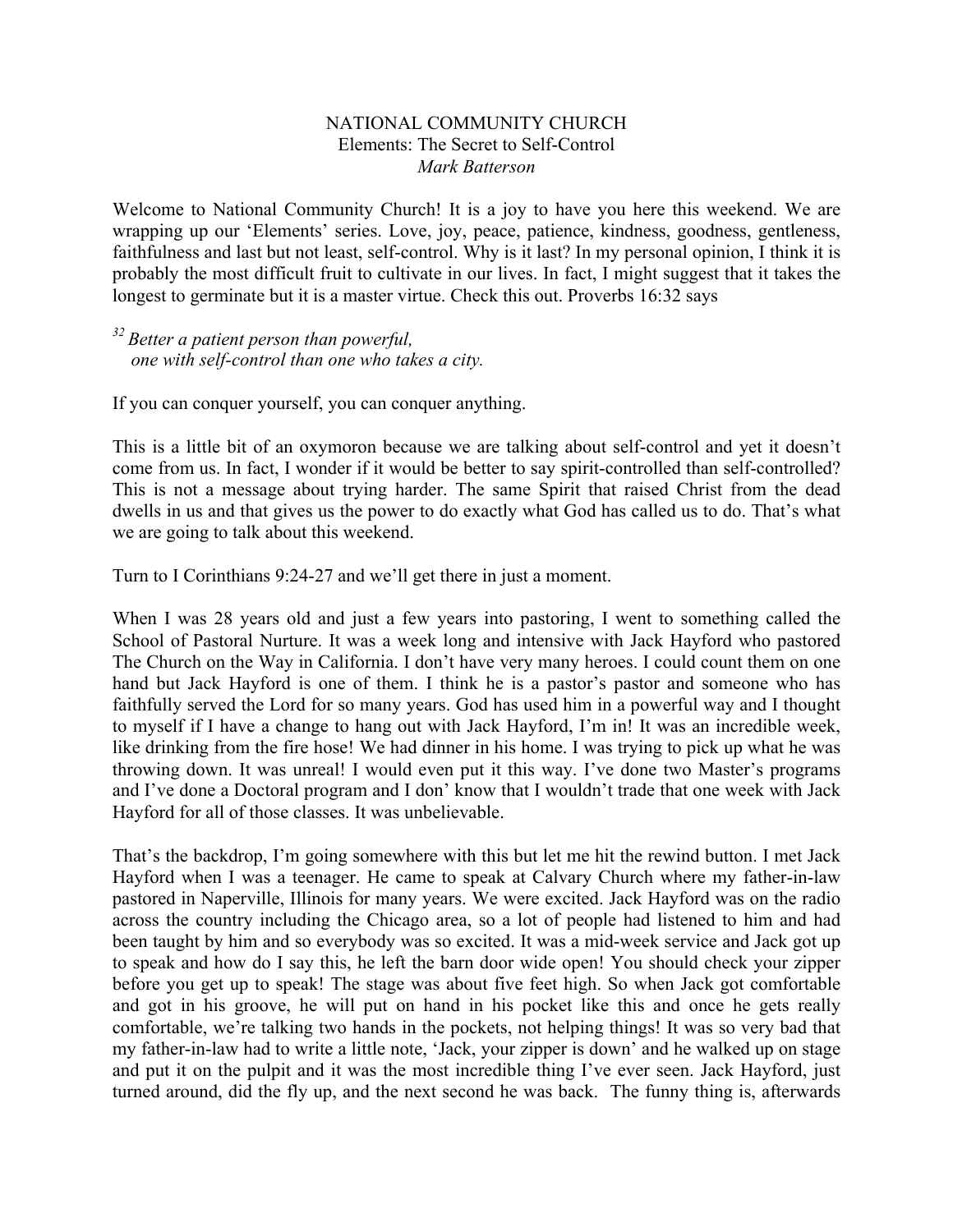we went out to dinner and this was a moment for me. I was a 19 year old kid and I was able to have dinner with Jack Hayford and I will never forget what he said. He said, 'I don't think anybody noticed.' I was like, Jack, we were all peeping toms tonight! It was bad!

So fast forward nearly a decade and I find myself spending a week with Jack Hayford and it changed my life and changed the trajectory of my ministry. Last year, Jack, who is now in his 80s, was in the DC area at a gathering for pastors and I wasn't about to miss it. He talked for two hours and it is a message I will never forget. So powerful to me that I hired a transcriptionist to take that audio recording and put it into words on paper so that I could read it whenever I wanted to or needed to. It was a message that only could come out of 80 years of living life. I want to tell you what he said, 'Make decisions against yourself.' That's it. He spent two hours talking about the decisions he had made against himself. What I mean by that is decisions against his ego, decisions against the flesh, and decisions against those things that might be second best. And for two hours, he elaborated an unbelievable message.

Let me hit the pause button for a second. I want to give you a definition of self-control. It is making decisions against yourself. Let me put it this way, anybody who has six-pack abs had made a decision against himself! They went to the gym when we went to the buffet. Anybody that has a PhD, they got it by going to the library when we turned on the TV. They made a decision against themselves. I could keep going but I don't want us to feel too bad right here at the beginning of the message.

World class athlete, world class musician, they are making decisions against themselves. If you want to grow in your relationship with God and fulfill all of that God-given potential that you have, you are going to have to make some decisions against yourself.

Jesus said, 'Whoever wants to be my disciple must deny themselves and take up their cross and follow Me.' That sounds like making a decision against yourself. Resisting temptation is a decision against yourself. By the way, Rick Warren once said, 'Many Christians are frightened and demoralized by tempting thoughts, feeling guilty that they aren't beyond temptation.' I want to tell you something this weekend, there is not one of us who is beyond temptation. So let's not beat ourselves up about temptation. In fact, why don't we just reframe it a little bit? Temptation is an opportunity to once again prove ourselves to God. He is more important than anything that fulfill the desires of the flesh.

Back to Jack, he shared a few experiences and these might not be as meaningful in this context as hearing Jack share them. He shared about when he was 31 years old, a church came knocking, the largest church in their fellowship, very prestigious, he was 31 and they told him they wanted him to be their pastor. One problem, the Lord had spoken to him and told him that he would be in his current capacity of ministry for five years and he was only three years in and he wasn't willing to compromise what he knew the Lord had spoken to him. Long story short, years later he would take a tiny little church, The Church on the Way, and it would become one of the most influential churches in the country for many decades and is still a powerful expression of the gospel. But he had to make a decision against himself. He could have taken the shortcut and leap frogged right into that thing. But he made a decision against himself. He share about a moment, and this crazy and you really need the full context but there was a moment where the Lord told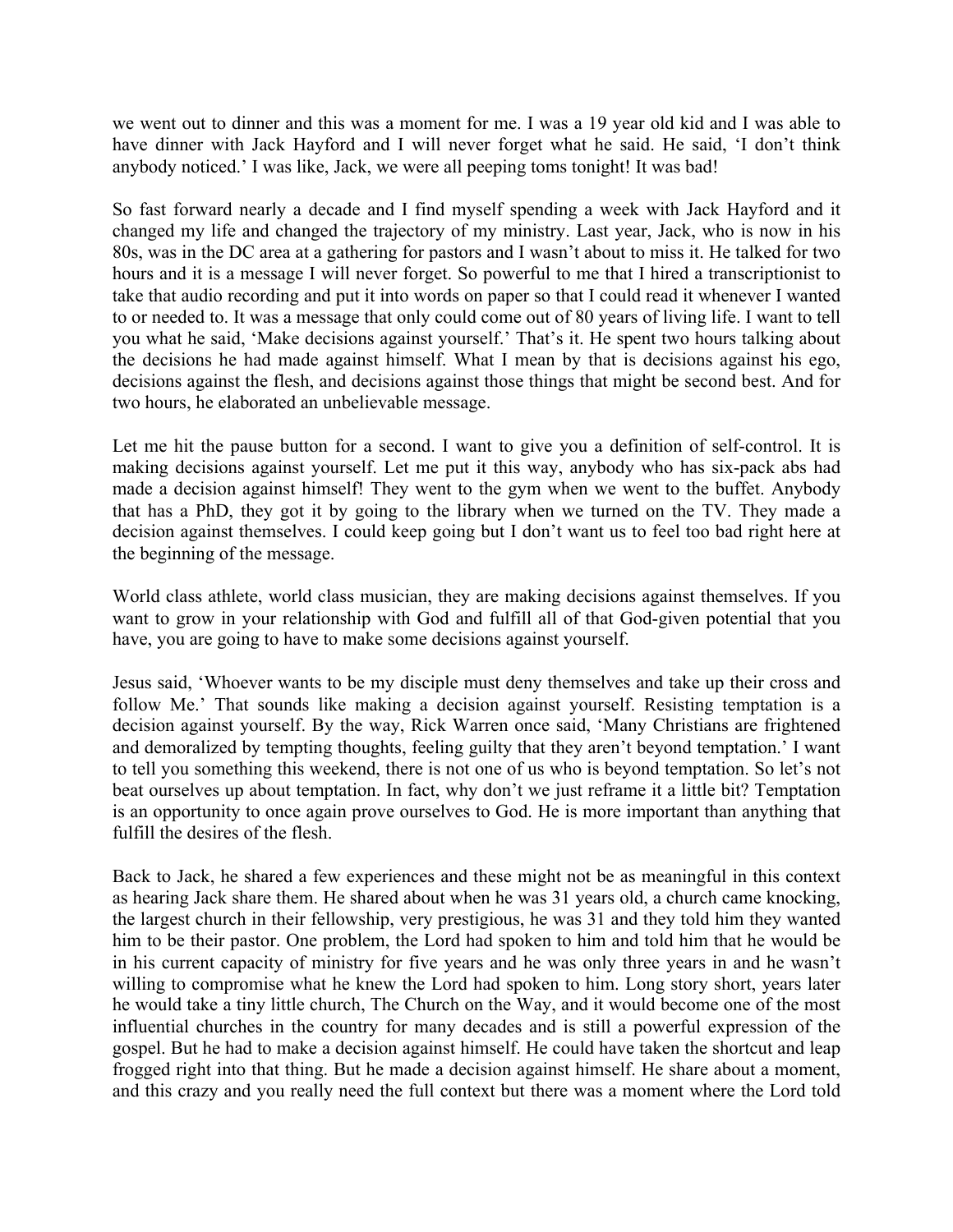him not to eat chocolate. Jack would be the first one to say there is nothing wrong with chocolate. Thank God for chocolate! But sometimes the Lord will ask you to relinquish something, not something that is wrong, but maybe something that if you are willing to give it up, it shows Him that you care more about your relationship with God. So Jack said he didn't even know why the Lord spoke that to him but for 30 years, he did not eat chocolate. For the record, he weighs now what he weighed when he got married 60 years ago. Connect the dots! Then he shared about how he refused a salary increase his entire ministry. These were things that were hard for Jack to share but he knows he is not doing anybody any favors if he pulls punches at 80. So he took a little bit of a risk and said at one point the church board came to him and said they wanted to increase his salary by \$100,000! This was 25 years ago. He said no. He made a decision against himself. You are never going to know how the Lord is going to honor it and we are not talking legalism here. But when the Lord speaks to you, you have to be obedient and make that decision against yourself.

So my question is, what decision do you need to make against yourself? For some of us, it is very obvious. It is an addiction that we are struggling with. It is something we know is outside the boundaries of God's good and pleasing and perfect will. For others it might be a little bit more tricky. But let's dive in. I Corinthians 9:24-28

*<sup>24</sup> Do you not know that in a race all the runners run, but only one receives the prize? So run that you may obtain it. <sup>25</sup> Every athlete exercises self-control in all things. They do it to receive a perishable wreath, but we an imperishable.<sup>26</sup> So I do not run aimlessly; I do not box as one beating the air. <sup>27</sup> But I discipline my body and keep it under control, lest after preaching to others I myself should be disqualified.*

I think what Paul is talking about here is effort. Let's run! Let's go for it! Go big or go home! When I was a kid, they gave academic grades and then they gave effort grades for the kids like me who weren't as intelligent as the other kids. You're not really that smart but good try. A for effort. In an academic setting, I really don't want the A for effort. I want the A! But biblically speaking, I think this is a beautiful thing. I want an A for effort! At the end of the day, God is not going to say, 'Well said, good and faithful servant.' He is not going to say, 'Well thought' or 'well planned.' We want Him to say, 'Well done good and faithful servant.' You have to do it. You have to put in the effort. I want an A for effort.

**<sup>25</sup>** Every athlete exercises self-control in all things.

Just for this weekend, could we all consider ourselves athletes? You now the older you get, the better you were. He puts it in an athletic context and talks about self-control. I love doing chapels for NFL teams. It is fun! I love being in that environment. I remember I was doing a chapel a couple years ago and I walked it, it was Saturday night before the game and one of the linebackers on the team was in the hotel gym working out like you wouldn't believe! I was thinking to myself, the game is tomorrow, what are you doing? I'll tell you what he was doing. He was doing what athletes do. They exercise self-control to maybe gain a little bit of an advantage over an opponent. The chaplain of the team said this guy always works out. And a few times, I've had this thought, if we had half the intensity as someone who played a professional sport, if we had half the effort or discipline, if we would hit the word the way they hit the gym,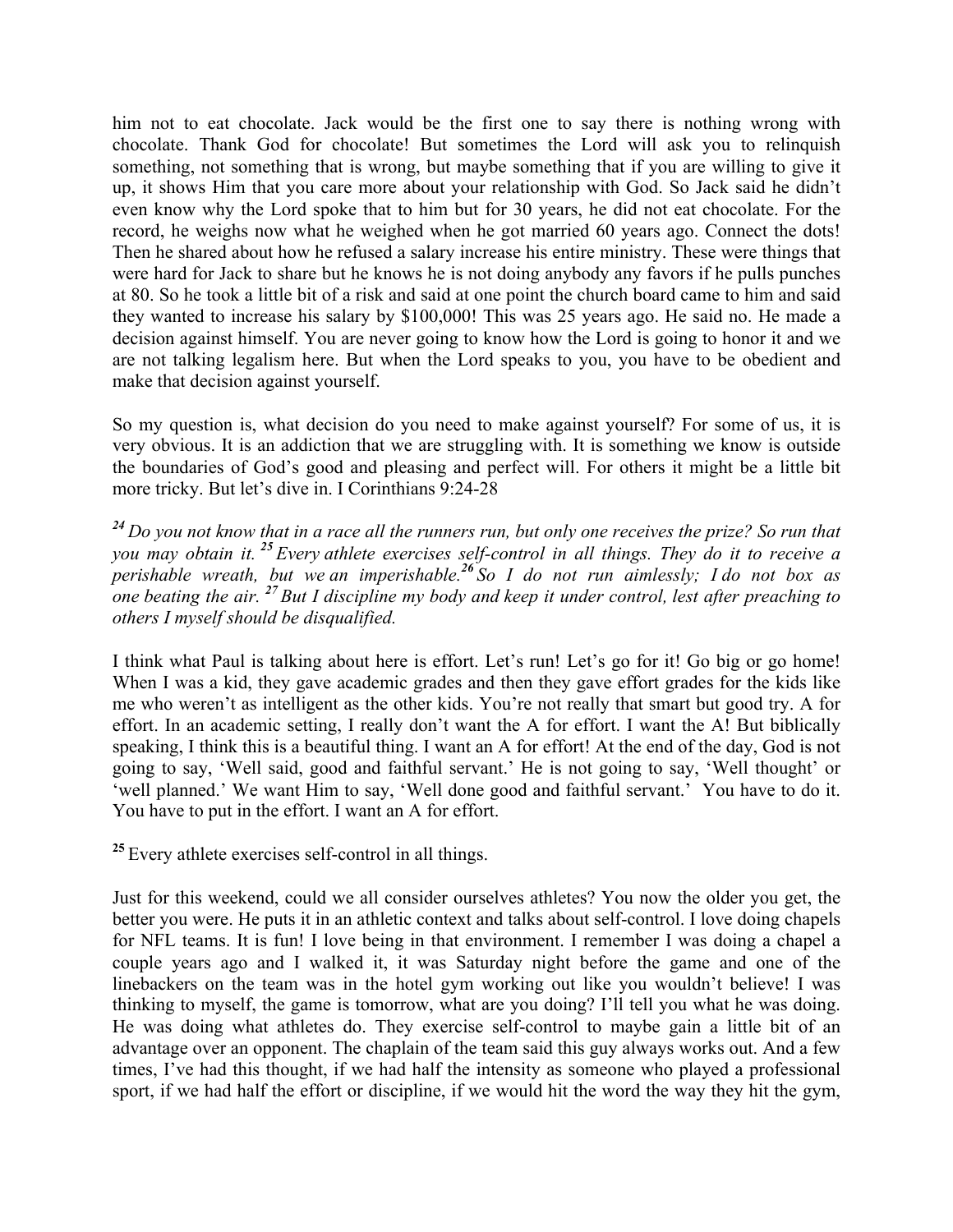and I'm not even talking about what's on the field. The amazing thing to me is how much time is spent in the film room. I got to sit in on a team meeting before one of these chapels and it was crazy. They were scripting out the first 15 plays. They have this thing down to a science and I remember thinking to myself that if we had half the intentionality, half the intensity, if we put in even just half the effort. It is our walk with Christ, game on! I would be a game changer! So I'm trying to spur us on just a little bit and I have a feeling our Campus Pastor at Kingstowne, a former Washington Redskin, I think there was an Amen probably right in there somewhere. Every athlete exercises self-control in all things.

We are going to have some fun, stick with me. One of the best things that you can do for your spiritual growth, for your spiritual maturity is go to the gym and work out. What do those two things have to do with each other? Here's what I have found. The more disciplined I am in one area of life, the more disciplined I am in another area of life. These things are not unrelated. If I am disciplined in my diet, it helps me be more disciplined in my spiritual diet. If I am disciplined in going to the gym, I find it helps me be disciplined in exercising spiritual disciplines. These things are not unrelated to one another. I think sometimes we treat gluttony as the least of the seven deadly sins. It doesn't seem as insidious as jealousy or greed. It doesn't seem quite as wrong as lust or pride. But if you can't control your appetite for food, it is hard to control your appetite for anything.

What I am saying is, these things are not unrelated to one another and it is our inability to control our appetite for food, for fame, for money, for sex, that 9 times out of 10 is what gets us in a place where we are in a tough spot.

There is some hope here. Can I just suggest that the spiritual discipline of fasting is huge? Fasting is us saying no to food for a season. Here's what I've learned, if you can say no to food, you can say no to just about anything else. When did we start believing this thing was going to be easy? No! Taking up your cross and denying yourself, this is not a walk in the park. It is more like work out your salvation with fear and trembling. Work out sounds like resistance training. This is not easy stuff but this is what God has called us to.

I want to suggest that maybe you are in a spot where there is not as much self-control as there is demand and you find yourself losing more than winning the battle against whatever it is that you struggle with. I think all of us struggle with something that would master us and there is a fine line and sometimes we have to be honest enough to ask if we are controlling it or is it controlling us. If we cross that line, we have to take some radical measures to get some help. Sometimes that is getting counseling. Sometimes it is getting an accountability partner. We have an incredible group called Celebrate Recovery where people who have the courage to admit they are wrestling with this part of my life and I need help. Just like at the gym, you might need a spotter to get that last rep out. We need spotters spiritually and we need to invite accountability into our lives and I think Celebrate Recovery is one of those incredible groups. Here's what I'm getting at. I can't tell you how many counseling sessions I've done with people all across the map and it doesn't matter whether they have a big decision to make or what problem or issue they are wrestling with, if I am the doctor writing out the prescription, what I'm prescribing is a fast. A fasting just has a way of transitioning us, helping us leave the past in the past. It helps us get just enough self-control with the help of the Holy Spirit that we can start winning a few of those temptation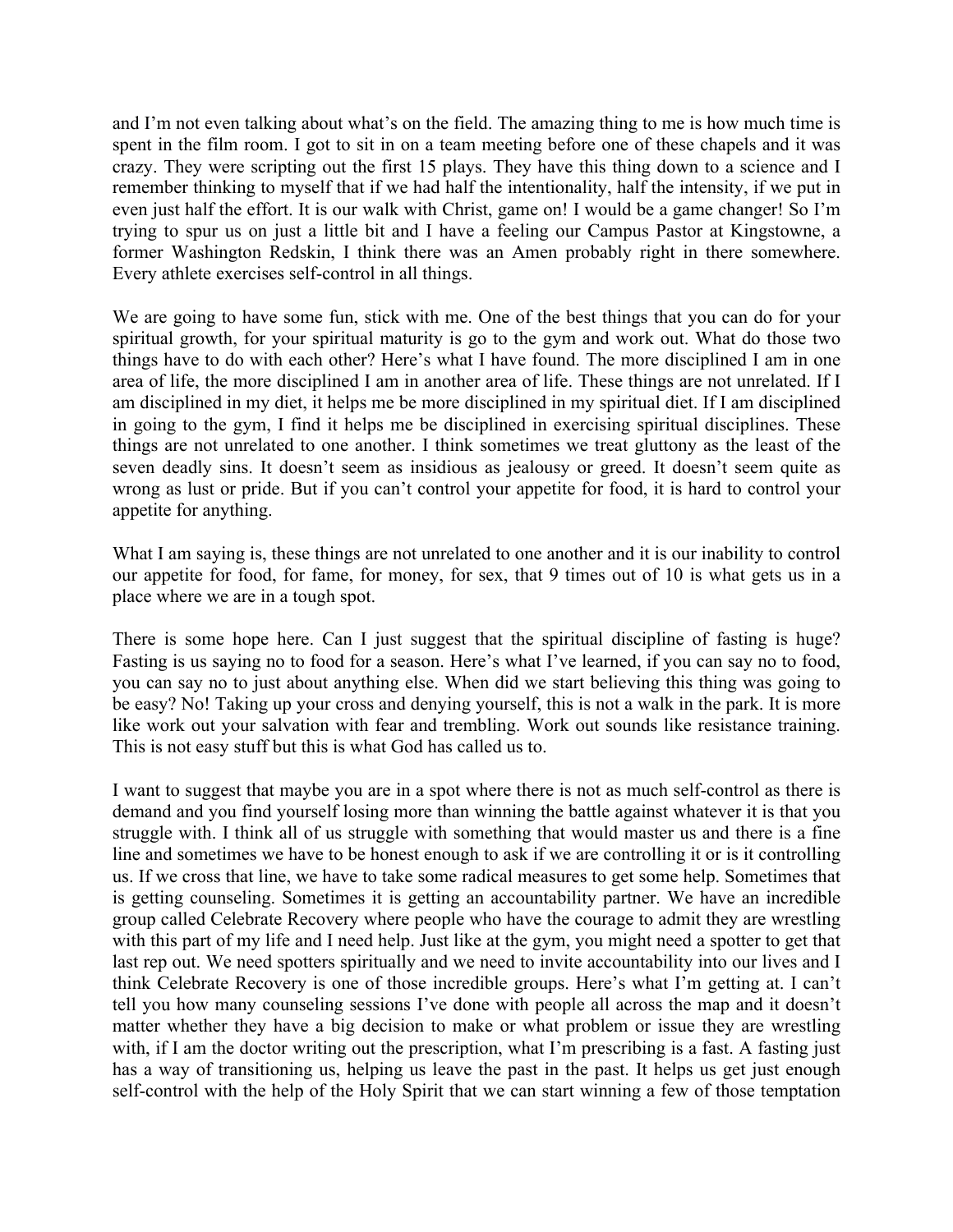battles. I also know that many of us, what we need is God's deliverance. Psalm 32 says He is singing songs of deliverance around us. I want you to know that there is a God who doesn't just deliver the Israelites out of Egypt. There is a God who can deliver you out of whatever bondage you have. But here's what I want you to hear. I've seen too many people experience the deliverance of God but then not back it up with daily disciplines. You have to back up the deliverance with a decision on a daily basis to exercise that self-control.

I Corinthians 10:23 says all things are permissible but not all things are beneficial. That's huge. This is the difference between average, mediocre and someone who God's hand is on in such a powerful way that they become something that really brings glory to God and advances his kingdom. This sounds like making decisions against yourself. Let me ask you a question. Are you asking what is permissible? In youth group, it always the question, how far is too far. What can I get by with and still be ok? Beneficial is saying good isn't good enough. What is best right here? What is going to bring me closest to God? And what that's going to require is making some decisions against yourself. You can't settle for permissibility. You have to go after what is beneficial.

Here's the heart of it. Let's talk about it in terms of a trend line. Are you trending towards what's permissible? That is the path of least resistance and my concern is, you might get in at the end of the day if you put your faith in Jesus Christ but is there going to be any reward there to offer back and put at the feet of Christ? Or is your trend line going after what is beneficial? What I know for sure is that often what it takes is just the defining decision and saying good isn't good enough and go after God and believe that you are going to experience Him in a new and greater way.

## *<sup>26</sup> So I do not run aimlessly; I do not box as one beating the air.*

One of my favorite moments in NCC history was at Union Station when we had three services and going back and forth between theaters and we had some interesting moments at Union Station. You never knew who was going to show up. At one service, a woman walked in and I kid you not, she was walking down the aisle playing the air guitar all the way! Killing the air guitar! No one knew exactly what to do. We were a little slow on the draw. She got all the way to the front and she took a rubber band and put it on her finger and flicks it at the feet of our worship leader at that service and then turned around and air guitared her way back out of the service! We were like, did that really happen? It was pretty bizarre. That is beating the air. That is like you don't even know what you are doing. It is like zero intentionality. There is no point. Beating the air. It's like running a race without knowing where the finish line is. You're just running around aimlessly. This is no rhyme or reason whatsoever. I think what Paul is getting at here is if there is no goal, no plan, no routine, good luck! That is a lack of self-control.

So let me give you three quick thoughts. Number one, establish goals. What does that have to do with self-control? It has everything to do with self-control. First of all, faith is being sure of what we hope for and certain of what we do not see. So an absence of goals, goals that would honor God, is an absence of faith. If you don't have any goals, you are aimlessly going through life. It was hard to put them out there but I put 113 life goals in the Circle Maker and part of the reason why I did that is to model something. If you don't know what you are going after, you will not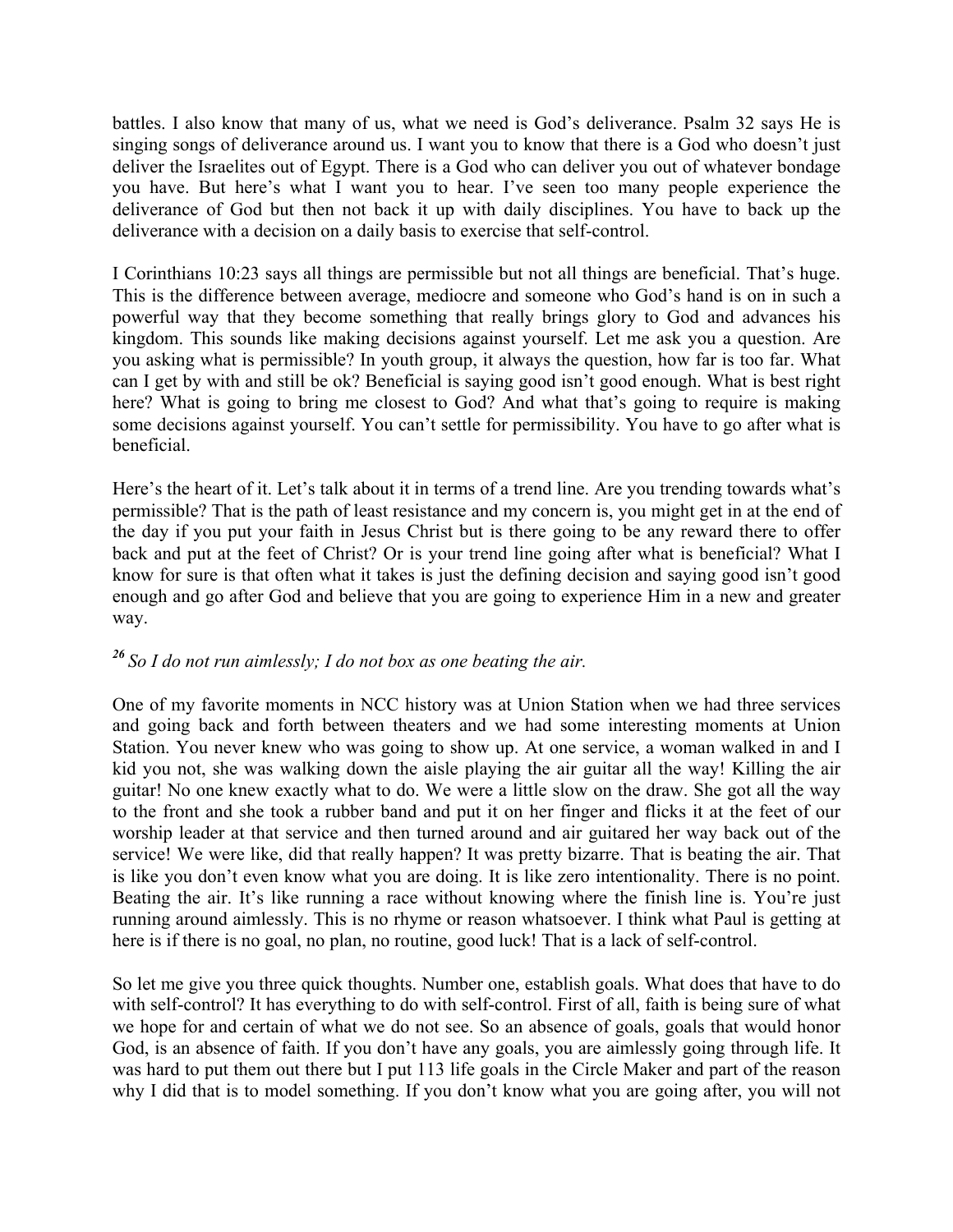accomplish 100 percent of the goals that you don't set! So part of self-control is having goals that we are going after.

Last week, Lora and I were planning out some of the summer months. As I've mentioned, we are taking a little sabbatical after 19 years of pastoring. So we've got a few special things planned. Josiah and I are going to raft the Colorado River and end up in the Grand Canyon and then we are going to hike out of it. I've hiked the Grand Canyon from rim to rim before and it is the mother lode. And I did it in 130 degree weather. I lost 13 pounds in two days! And then I think at some point this summer we might hit Half Dome. I went to the gym twice the next day! I really did. If I don't have something I'm training for, I think if your goal is to lose weight, good luck with that. You might lose it but you will probably put it right back on. What we need are goals to go after whether they are physical or spiritual, I need a goal that I'm progressing towards to exercise the self-control to be able to accomplish it.

One other thought, you can try to not sin by not sinning. Good luck with that too! You can do nothing wrong and still do nothing right. Righteousness is not just not doing nothing wrong. Righteousness is doing something right. I think the reason why many of us struggle with habitual sin or with addictions is that we don't have a greater yes that enables us to say no to something lesser. What we need is a huge vision from God that will keep us busy and keep us on our knees. God makes big people with big dreams because then you don't really have time for the other stuff.

Proverbs 29:18 says that without a vision, the people perish. The word 'perish' refers to fruit that is overripe and rotting. Isn't it true? If you don't have a vision, you are rotting. Another translation says where there is no revelation, the people cast off restraint. Cast off restraint is the opposite of self-control.

We need a vision from God that is bigger and stronger than the desires of the flesh. You get that in the Word of God and in the presence of God and in prayer as God begins to reveal who you can become in Christ.

Establish goals and establish boundaries. I only do 12 overnight speaking trips a year. It is a boundary I had to put in place a few years ago because I want to be famous in my home and it is hard to be famous in your home if you are not home. I realized that my priority is to be there for my family. And I'll tell you what happened, every opportunity is an amazing opportunity. I started over-extending myself and started saying yes to too many things and at some point, God in his graciousness, made me realize I needed to start saying no to some things. So I decided 12 overnight speaking trips was where I drew the line. And I'll tell you something, on one level it is a decision against yourself. It's funny because the moment you do that and then you get to your quota and then the next invitation is the greatest one you've ever received! But you have to establish boundaries.

What boundaries do you need to establish or re-establish in your life? You have to define it and know what it is.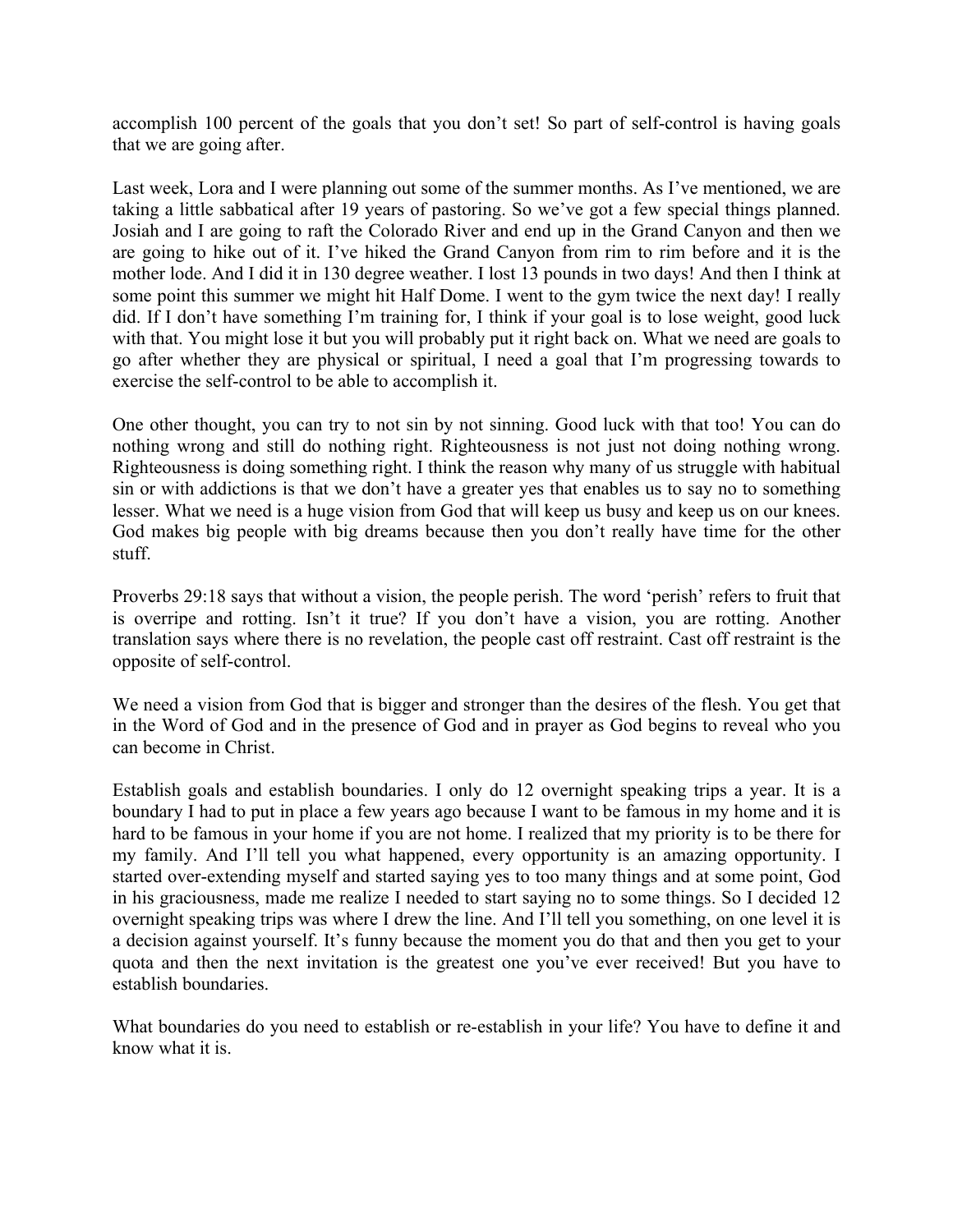And you have to establish routines. One of the most spiritual decisions you make every day is when you set your alarm clock. The earlier you set your alarm clock, the more of a decision you are making against yourself.

Whenever I speak to writers, I always tell them if they ask for one tip, I say set your alarm clock early in the morning. That's it. Get up early. Make a decision to get yourself up. By the way, I had this strange thought today that every time you hit the snooze button, you are delaying your dream by about nine minutes. Isn't that what we are doing? Jesus had a routine. Mark 1:35

*Very early in the morning while it was still dark, He got up and went out to a deserted place where He spent time with his heavenly Father.*

He had a routine. Do you have a routine? Routine is part of self-control. It is finding a rhythm to your life. It is this idea that you have to pace yourself in a way that your routine is leading you closer and closer to God.

Here's how we are going to end this series. Charles Spurgeon is one of history's most famous preachers. In fact, when I graduated from Bible College, I got his entire set of sermons. It was like 100 books. It took up half of my bookshelf at that point. I was so excited. This was the greatest graduation gift ever! Spurgeon was a preacher's preacher but there is one thing he said that is probably to me is more powerful than any other. He said, 'I take my text and I make a beeline for the cross.'

See, we are talking about the fruit of the Spirit and what I want to say is, what do you need? Do you need love? Make a beeline for the cross.

*For God so loved the world that He gave his only begotten Son, that whosoever believeth in Him shall not perish but have everlasting life.*

You need joy? Make a beeline for the cross.

*The joy of the Lord is our strength.*

Do you need peace? Make a beeline for the cross.

*It is the peace that passes understanding.*

Do you need patience? Make a beeline for the cross. The Lord is patient with you.

Do you need kindness? Make a beeline for the cross. It is his kindness that leads us to repentance.

Do you need goodness? Make a beeline for the cross.

*No good thing will He withhold from those who walk uprightly before Him*.